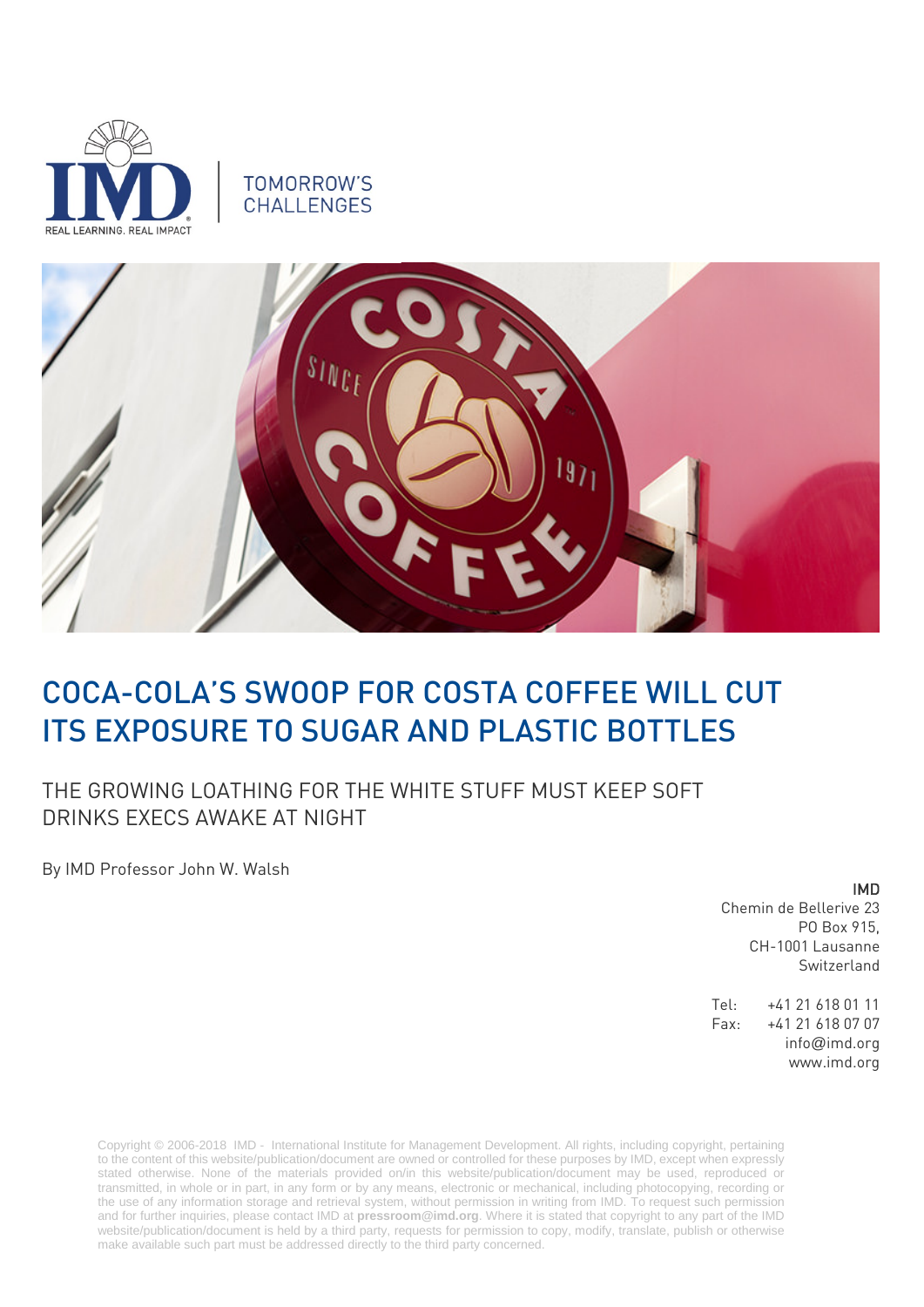Coca-Cola's £3.9 billion acquisition of Costa Coffee has [made quite a ripple.](https://www.cnbc.com/2018/08/31/whitbread-to-sell-coffee-chain-costa-to-coca-cola.html) Atlanta-based Coca-Cola is obviously best known for its soft drinks portfolio, found in supermarkets, kiosks, hotels, bars and restaurants around the world.

Costa, headquartered in the UK, has 3,800 coffee shops in over 30 countries with about two-thirds in its UK home market. Both companies might be all about beverages, but that's about the only overlap in their operations.

The logic for Costa's current owner, Whitbread, is straightforward enough. It was coming under investor pressure to focus on its [hotel business](https://www.whitbread.co.uk/our-brands/premier-inn) and get out of coffee. Its chief executive, Alison Brittain, [says the](https://www.telegraph.co.uk/business/2018/08/31/whitbread-sells-costa-coffee-coca-cola-39bn/) price tag achieved a substantial premium over the alternative, which was to simply demerge it  $-$  Costa was [previously valued](https://www.thetimes.co.uk/article/whitbread-agrees-to-sell-costa-coffee-for-3-9-billion-to-coca-cola-hzmqsdr99) at around  $£3$ billion. A far more interesting and complex issue is what makes Costa so attractive to Coca-Cola that it was willing to pay such a premium.

## **Coke's problems**

The Coca-Cola Company has relied on its famous cola beverages for growth since its inception in 1892. The strength of the Coca-Cola brand – [valued at](https://www.interbrand.com/best-brands/best-global-brands/2017/ranking/cocacola/) almost US\$70 billion (£54 billion) by Interbrand – has always been a double-edged sword. A small percentage of growth in cola could bring enormous dollar impact on revenue and profit, and therefore may be prioritised over brands with high growth potential, but smaller current sales volumes.

Coca-Cola has more than 500 soft drink brands, from Fuse Tea to Oasis to Lilt to Powerade, but none is anywhere close to the Coke brand in awareness, revenue and profit. When Coca-Cola's chief executive, James Quincey, [says](https://www.coca-colacompany.com/stories/quincey-at-cagny-we-are-going-to-be-a-total-beverage-company) he wants The Coca-Cola Company to be a total beverage company, he's attempting to address this difficulty. Though the company already has a couple of minor coffee brands in particular countries, the Costa acquisition is on a different level: it communicates to everyone in the company and beyond that he is serious.

The unevenness of the portfolio is not the only reason for the total beverages strategy. The company's strength is still primarily in sparkling carbonated drinks. Sales of carbonated drinks as a whole are still growing globally, but [only at](http://www.softdrinksinternational.com/userfiles/file/SDI_GlobalReview2018.pdf) between 2% and 3%. And in developed markets [such as](https://themarketmogul.com/global-soft-drinks-market-new-trends/) the US, they're declining. As people switch to healthier lifestyles, the worry is that this will start happening everywhere.

At the same time, global drinks growth has been [primarily](https://www.linkedin.com/pulse/global-still-drinks-market-gain-momentum-from-decreasing-kadam/) in still drinks – water, juice and coffee. Worldwide coffee sales are [expected to](https://www.mordorintelligence.com/industry-reports/coffee-market) grow at 6% a year for the next few years. Selling coffee to coffee drinkers will seem like an easier task than convincing them to drink Coca-Cola.

Coupled with this are the threats to the main Coke business from negative publicity. The Coca-Cola Company primarily sells ready-to-drink beverages in cans or plastic bottles. And it has come under enormous pressure from [activists](https://edition.cnn.com/2017/04/10/europe/coca-cola-greenpeace-protest/index.html) who are worried about the environment.

Arch-rival PepsiCo has only just announced a US\$3.2 billion [acquisition](https://www.bloomberg.com/news/articles/2018-08-20/pepsico-to-buy-drink-machine-maker-sodastream-for-3-2-billion) of Sodastream, whose chief executive Daniel Birnbaum [recently said:](https://www.campaignlive.co.uk/article/sodastream-ceo-plastic-bottles-will-cigarettes-generation/1439746)

*Plastic bottles deserve the treatment of cigarettes. These bottles deserve to have warning*  labels on them. Single use bottled water should be illegal, and I believe there will be a time *in our lifetime when it is.*

PepsiCo clearly wants to turn up the eco-friendly dial. Since Costa makes coffee on site, rather than ready-to-drink packaged coffee, Coca-Cola will enjoy this benefit too.